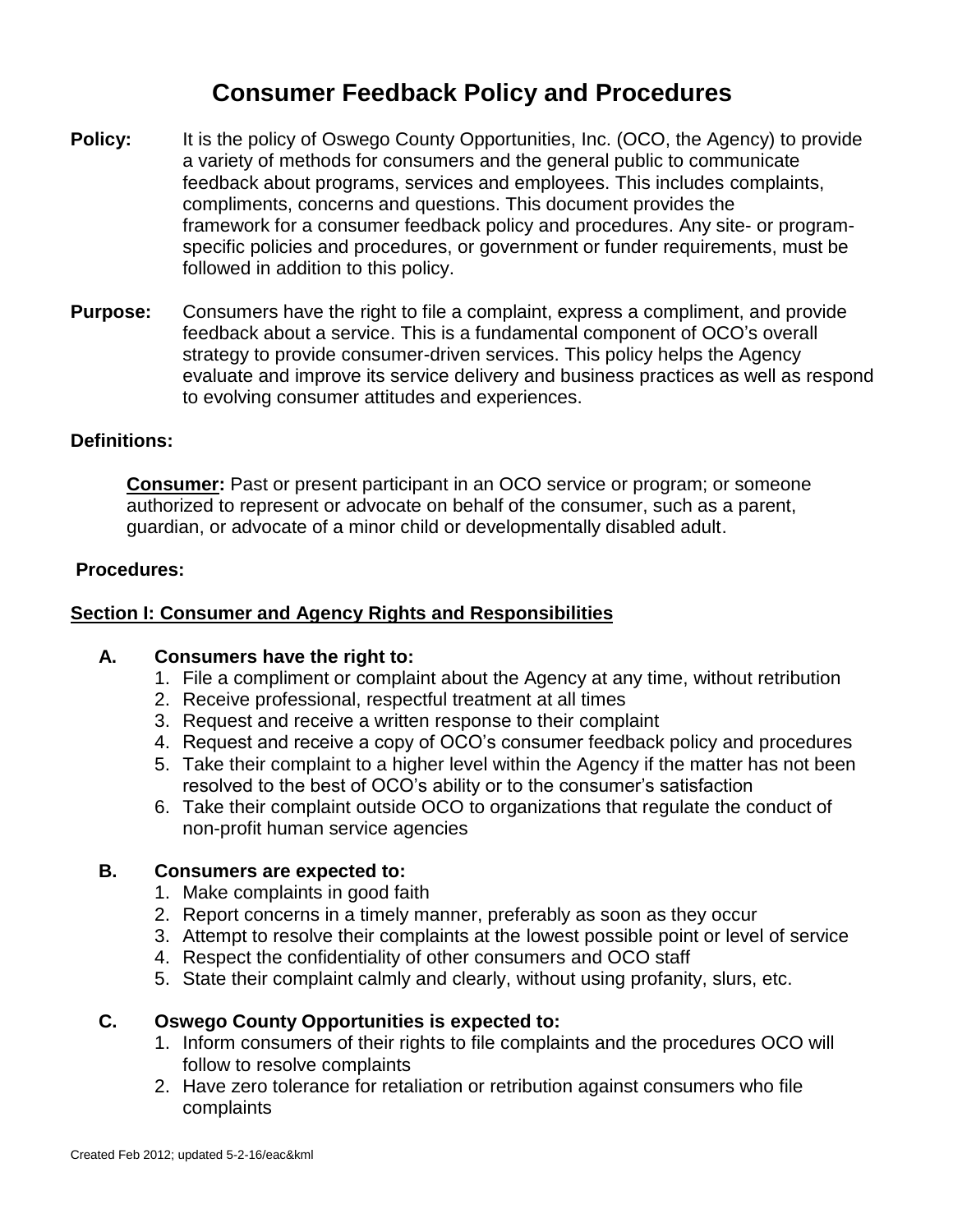- 3. Protect the confidentiality of OCO personnel or consumers named in a complaint investigation.
- 4. Cooperate fully with the authorities conducting any external investigations into OCO employees, board members, volunteers, or program operations.

#### **Section II: Complaint Procedures**

#### **A. The following procedures apply to complaints received at all levels:**

- 1. All complaints will be documented in writing on the OCO Feedback Form, located in H:\Common\Consumer Complaint Guidelines and Forms\ and on www.oco.org, by the employee who received the complaint, by the end of the employee's workday.
- 2. A verbal complaint should be addressed and resolved on the spot whenever possible, and then documented on the feedback form by an employee directly involved in the situation.
- 3. Consumers also can use the Agency Customer Satisfaction Survey, located on www.oco.org, to make a complaint. The surveys are reviewed and responsibility for followup is assigned to the appropriate program.
- 4. If the person making the complaint requests a follow-up response, this must be noted on the form. A response will be provided by the Department Director or designee within 30 days.
- 5. All complaints will be kept on file electronically by the Corporate Compliance Officer; departments also may keep copies as needed.
- 6. Anonymous Reporting: OCO will review and take action to resolve anonymous complaints, but the Agency will not be able to contact or respond to the complainant.

#### **B. Level 1: Point of Service**

- 1. Whenever possible, complaints should be dealt with at the point of service, by the program, service, or site where they occurred.
- 2. Employee and/or immediate supervisor act to resolve complaint.
- 3. Feedback form is filled out and sent to department head and Corporate Compliance Officer.

#### **C. Level 2: Program**

- 1. If complaint is not resolved, it moves to Level 2.
- 2. Employee and/or immediate supervisor emails the original feedback form to program manager or coordinator.
- 3. Program manager or coordinator reviews complaint and actions taken or recommendations from point of service.
- 4. Further action is taken if warranted, and documented on form.
- 5. If complaint is resolved, this is noted on form and sent to department head and Corporate Compliance Officer.

#### **D. Level 3: Department**

- 1. If complaint is not resolved, it moves to Level 3.
- 2. Program manager or coordinator emails completed feedback form to department director.
- 3. Department director reviews complaint and actions taken or recommendations from program level and point of service.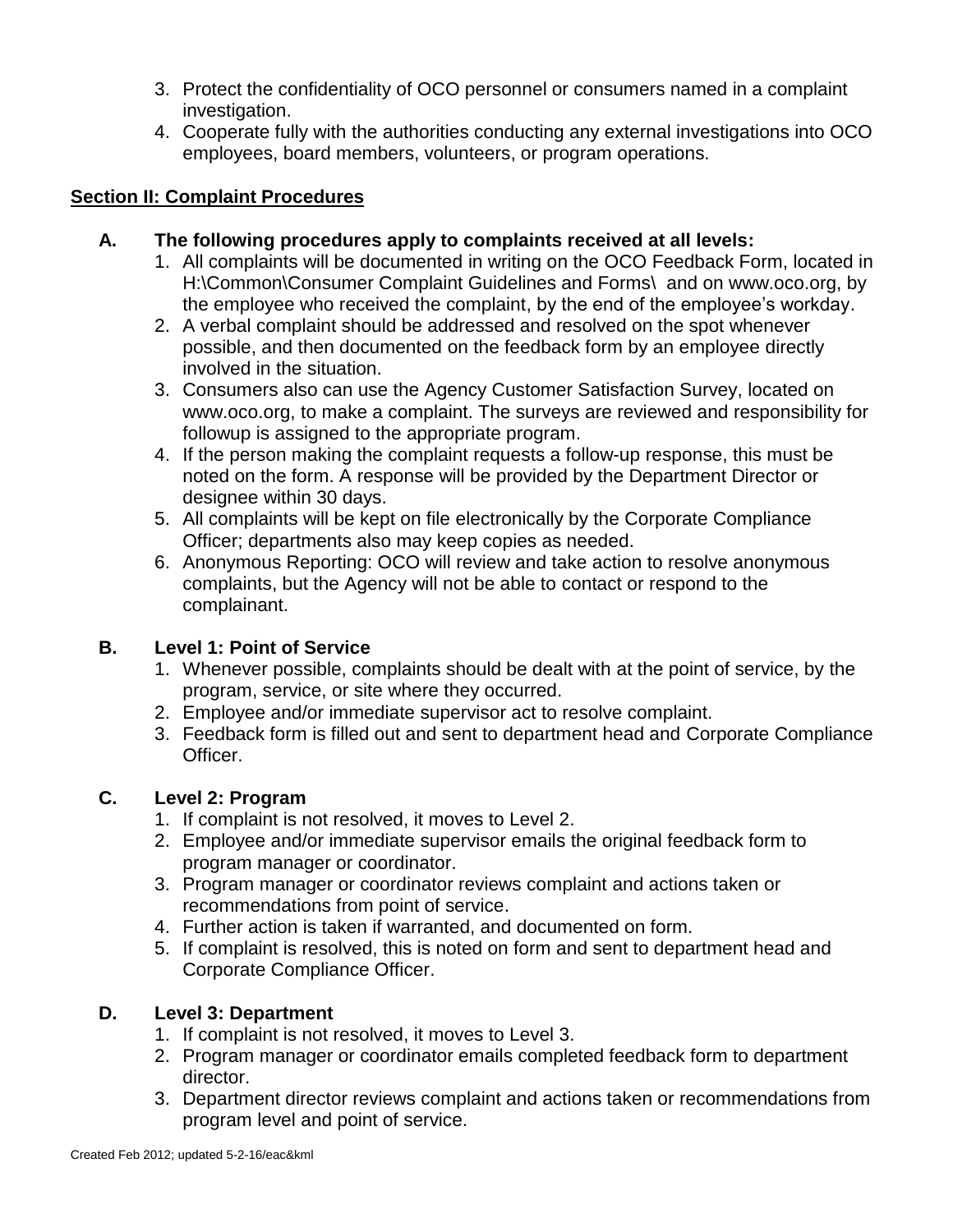- 4. Further action is taken if warranted, and documented on form.
- 5. If complaint is resolved, this is noted on form and sent to department head and Corporate Compliance Officer

#### **E. Level 4: Executive**

- 1. If complaint is not resolved, it moves to Level 4.
- 2. Department directors will inform executive leadership of all complaints unresolved through Level 3.
- 3. Department directors will inform consumers who do not feel that their complaint has been resolved that they have the right to appeal to executive leadership at OCO by contacting:
	- a. Corporate Compliance Officer
	- b. Executive Director
	- c. Deputy executive Director
	- d. Director of Human Resources
- 4. Consumers also have the right to bring complaints to the Chairman of the OCO Board of Directors.
- 5. If any OCO executives or board members are the first persons to receive a consumer complaint, they will send it immediately to the department responsible for the program, service, or employee that the complaint pertains to, for review and resolution.

#### **F. Level 5: Compliance Complaints**

- 1. The Agency's Corporate Compliance Officer will review consumer complaints that are:
	- a. Reports of compliance violations such as fraud or misconduct
	- b. Accusations against the Board of Directors or executive leadership
	- c. Recurring and/or unresolved complaints involving employees, board members, or program operations
	- d. Attracting media attention

#### **G. Level 6: Beyond OCO**

- 1. Consumers may file complaints with state and federal agencies that provide oversight to the Agency
	- a. OCO will not impede or interfere with such complaints
	- b. OCO will not retaliate against complainants
	- c. OCO will cooperate fully with any investigations that arise as a result
- 2. Upon request, OCO will provide consumers with contact information for oversight agencies.

#### **Section III: Compliment Procedures**

- A. All compliments should be captured in writing whenever possible, using the OCO Feedback Form.
- B. Any employee may capture a verbal compliment from an OCO consumer.
	- 1. Ask for permission to write it down and share it with the appropriate employee, program or service.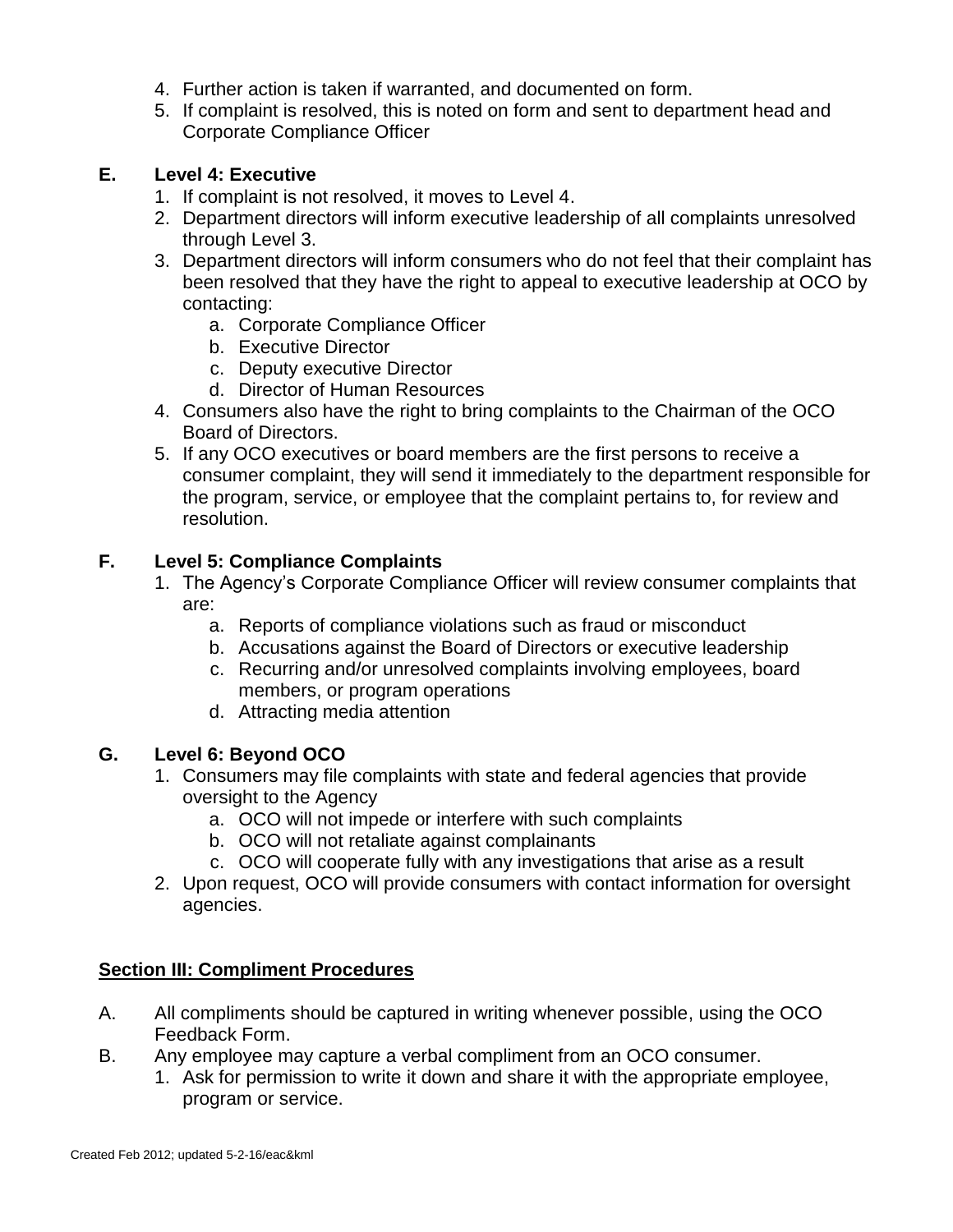- 2. If they would like to write it personally, offer them a pen and a copy of the form to fill out.
- 3. Consumers also can use the Agency Customer Satisfaction Survey, located on www.oco.org, to share compliments. The surveys are reviewed and responsibility for followup is assigned to the appropriate program.
- C. Send the completed form within 48 hours to the appropriate recipient.
- D. Each department's administrative assistant will keep a file of compliments received.

#### **Section IV: Collection, Evaluation and Use of Data**

- A. Complaint reports, compliment reports and survey data are collected by designees at the program level. Collection occurs at various times including: monthly, quarterly and annually depending on program activities and calendar years. Upon collection, surveys are reviewed and sent to the appropriate Agency leaders
- B. Programs review their specific data upon receipt and respond to customers or make adjustments as appropriate.
- C. Complaint reports, compliment reports and survey data are reviewed according to the schedules listed in A above, and the data is shared with agency leaders for determination as to what, if any, further action needs to take place.
- D. All data is reviewed and analyzed as part of the Agency needs assessment process, by Agency leaders and the Executive Director. The Executive Director is responsible for sharing the results with the Compliance and Evaluation Committee of the Agency's Board of Directors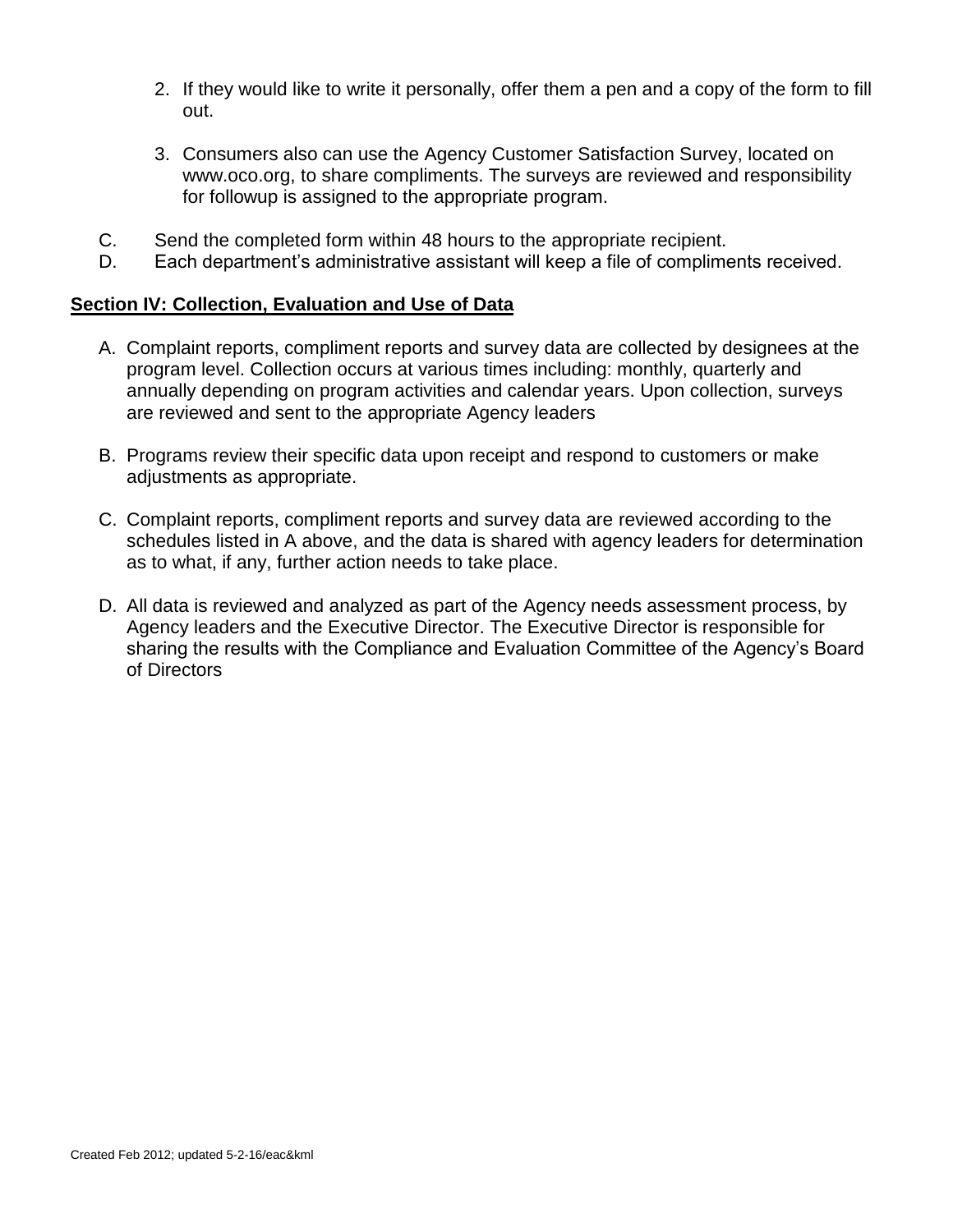# **Oswego County Opportunities Consumer Feedback Policy**

## **Consumer & Agency Rights & Responsibilities**

## **Consumer Rights**

#### **Consumers have the right to:**

File a compliment or complaint about the Agency at any time, without retribution

Receive professional, respectful treatment at all times

Request and receive a written response

Request and receive a copy of OCO's consumer feedback policy and procedures

Take their complaint to a higher level within the Agency if the matter has not been resolved to the best of OCO's ability or to the consumer's satisfaction

Take their complaint outside OCO to organizations that regulate the conduct of non-profit human service agencies

Make complaints in good faith

Report concerns in a timely manner, preferably as soon as they occur

Attempt to resolve their complaints at the lowest possible point or level of service

Respect the confidentiality of other consumers and OCO staff

State their complaints calmly and clearly, without using profanity, slurs or other inappropriate language

## **Oswego County Opportunities is expected to:**

- Inform consumers of their rights to file complaints and the procedures OCO will follow to resolve complaints
- Provide copies of this list of rights and responsibilities
- Have zero tolerance for retaliation or retribution against consumers who file complaints
- Protect the confidentiality of OCO personnel or consumers named in a complaint investigation.
- **Cooperate fully with the authorities conducting any external investigations into OCO Consumers are expected to:** employees, board members, volunteers, or program operations.